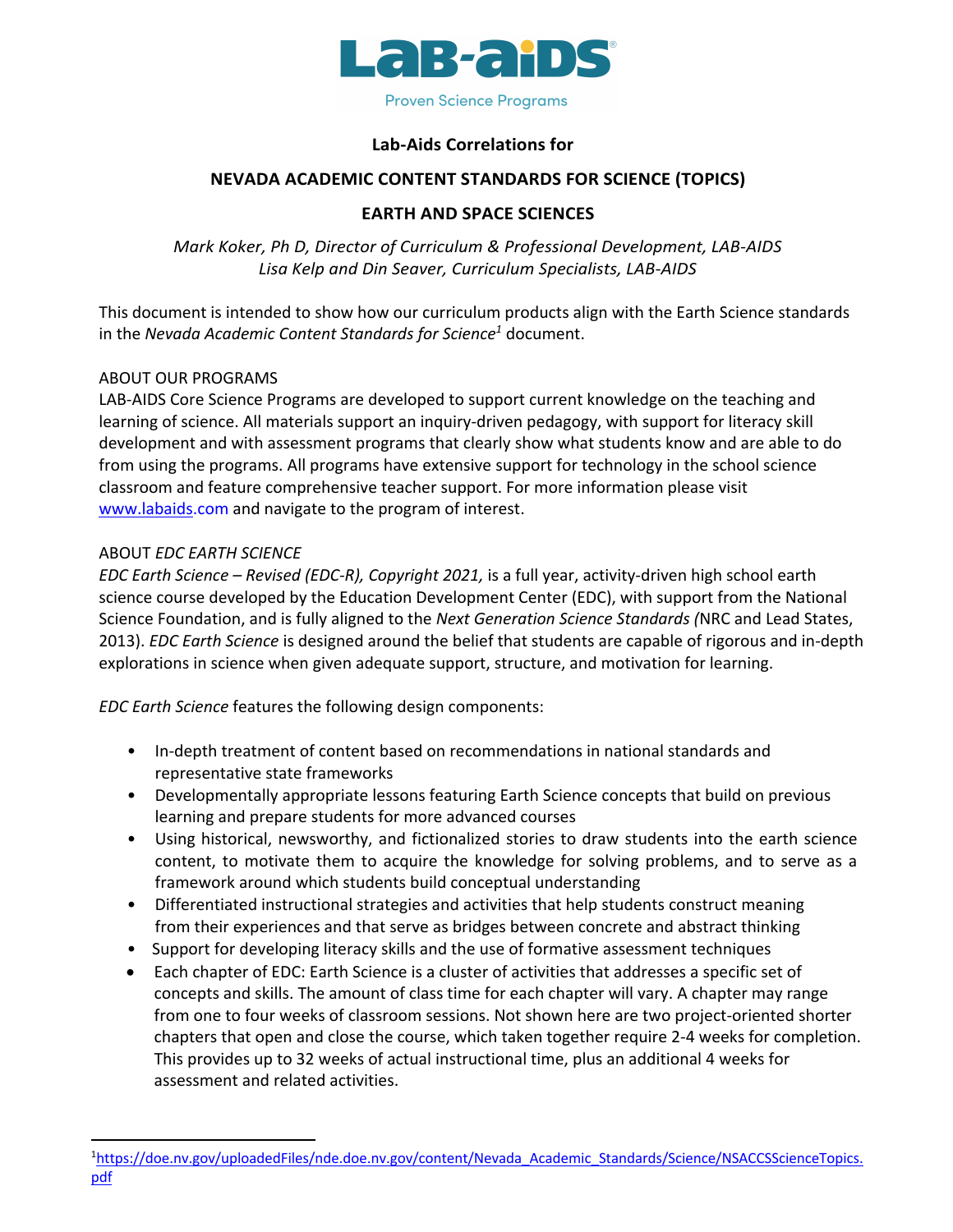

| <b>Unit Title</b>                             | Core Science Content                                                                                                                                                                                                                                                                                                                                                                                                                            | <b>Suggested Time</b> |
|-----------------------------------------------|-------------------------------------------------------------------------------------------------------------------------------------------------------------------------------------------------------------------------------------------------------------------------------------------------------------------------------------------------------------------------------------------------------------------------------------------------|-----------------------|
| 1 Hydrosphere:<br>Water in Earth's<br>Systems | Water cycle; surface water, groundwater, assessing and<br>protecting water supplies, Global patterns of ocean circulation;<br>how wind and density differences drive ocean currents; global<br>conveyor belt; El Niño                                                                                                                                                                                                                           | 3-4 weeks             |
| 2 Atmosphere<br>and Climate                   | Climate and weather; influence of latitude, atmospheric<br>circulation, proximity to ocean, elevation, land features, and<br>prevailing winds on regional climate, Energy balance, albedo<br>effect, greenhouse effect, carbon cycle, positive and negative<br>feedback loops; Paleoclimatology, climate proxies, climate<br>change in Earth's past, Milankovitch cycles, tectonic processes<br>that influence climate, human impact on climate | 5-8 weeks             |
| 3 Earth's Place in<br>the Universe            | Life and death of stars, solar nebular condensation hypothesis,<br>Kepler's Laws, Earth's interior structure and composition,<br>internal sources of heat energy, seismic waves, introduction to<br>plate tectonic theory, driving forces of plate movement                                                                                                                                                                                     | 3-4 weeks             |
| 4 Plate Tectonics                             | Transform-fault boundaries, earthquakes, physical and<br>computer models Subduction zones, volcanoes, formation of<br>igneous rocks, field-measurement technologies for volcano<br>monitoring seafloor spreading, paleomagnetism, plate tectonics<br>summary, landforms associated with plate boundaries                                                                                                                                        | 5-7 weeks             |
| 5 The Rock Cycle                              | Erosion and deposition, deltaic processes, formation of<br>sedimentary rock, The nature of rocks and minerals, rock cycle                                                                                                                                                                                                                                                                                                                       | 3-6 weeks             |
| 6 Earth's<br>Resources                        | The geologic processes by which mineral ores are formed;<br>mineral extraction and processing, fossil fuel formation,<br>petroleum resources and exploration technologies                                                                                                                                                                                                                                                                       | 3-6 weeks             |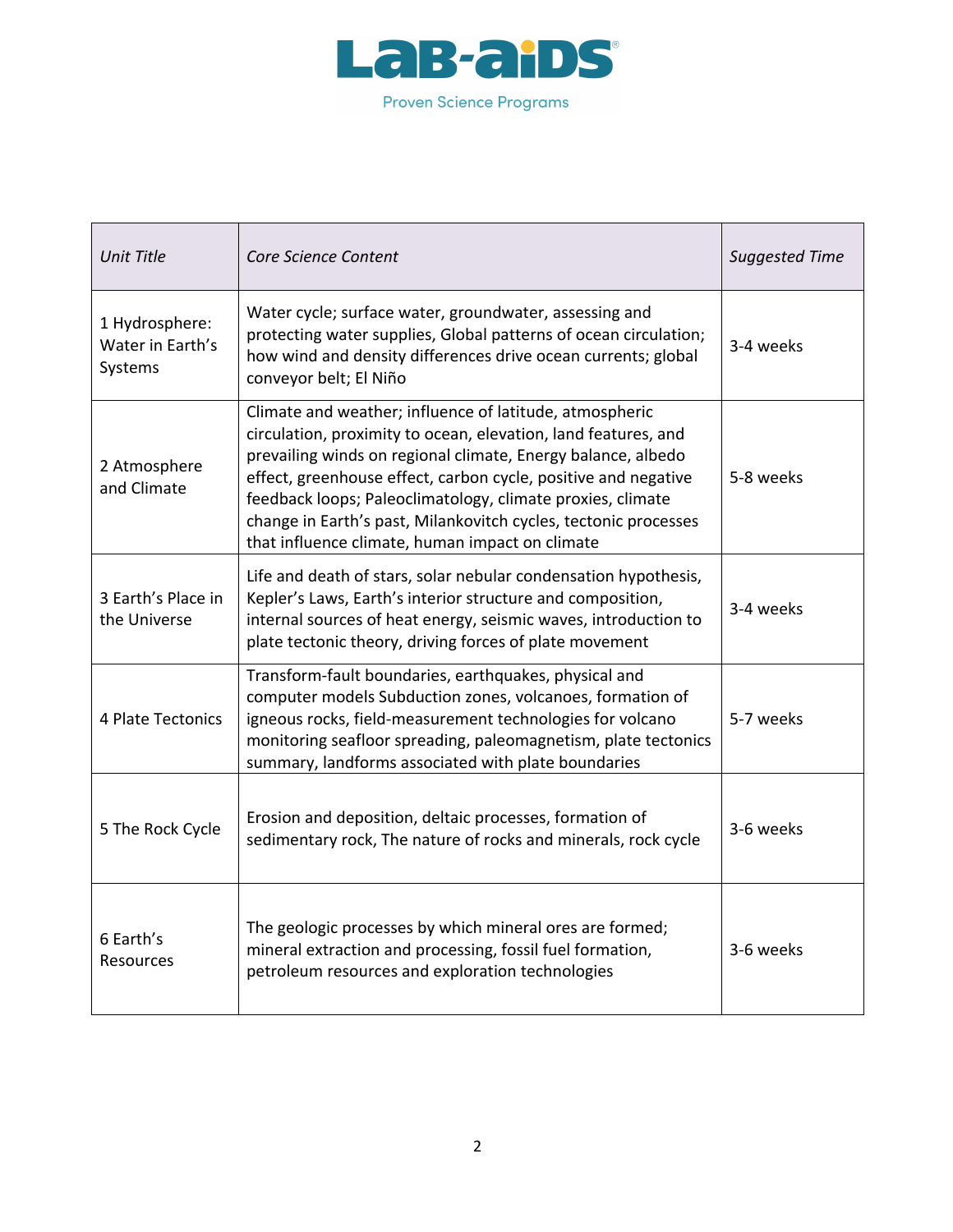

**Proven Science Programs** 

 $\mathbf{r}$ 

 $\mathbf{r}$ 

|                                                                                                                                                                                                                            | Where found in EDC Earth Science                                               |                                                                                                |  |  |  |
|----------------------------------------------------------------------------------------------------------------------------------------------------------------------------------------------------------------------------|--------------------------------------------------------------------------------|------------------------------------------------------------------------------------------------|--|--|--|
| <b>Nevada Academic Content Standards</b>                                                                                                                                                                                   | Unit(s) and Title                                                              | <b>Chapter(s) and Pages</b>                                                                    |  |  |  |
| <b>HS. Space Systems</b>                                                                                                                                                                                                   |                                                                                |                                                                                                |  |  |  |
| HS-ESS1-1: Develop a model based on<br>evidence to illustrate the life span of the sun<br>and the role of nuclear fusion in the sun's core<br>to release energy that eventually reaches<br>Earth in the form of radiation. | 3: Earth's Place in the<br>Universe                                            | 8: 200-203, 212-215                                                                            |  |  |  |
| HS-ESS1-2: Construct an explanation of the Big<br>Bang theory based on astronomical evidence<br>of light spectra, motion of distant galaxies, and<br>composition of matter in the universe.                                | 3: Earth's Place in the<br>Universe                                            | 8:200-206                                                                                      |  |  |  |
| HS-ESS1-3: Communicate scientific ideas about<br>the way stars, over their life cycle, produce<br>elements.                                                                                                                | Unit 3: Earth's Place in the<br>Universe                                       | 8:200-201                                                                                      |  |  |  |
| HS-ESS1-4: Use mathematical or computational<br>representations to predict the motion of orbiting<br>objects in the solar system.                                                                                          | Unit 3: Earth's Place in the<br>Universe                                       | 8:208-209                                                                                      |  |  |  |
| <b>HS. History of Earth</b>                                                                                                                                                                                                |                                                                                |                                                                                                |  |  |  |
| HS-ESS1-5: Evaluate evidence of the past and<br>current movements of continental and oceanic<br>crust and the theory of plate tectonics to explain<br>the ages of crustal rocks.                                           | 4: Plate Tectonics<br>5: The Rock Cycle                                        | 10:256-260<br>12:342-347<br>14: 399-401, 415-426                                               |  |  |  |
| HS-ESS1-6: Apply scientific reasoning and<br>evidence from ancient Earth materials,<br>meteorites, and other planetary surfaces to<br>construct an account of Earth's formation and<br>early history.                      | 3: Earth's Place in the<br>Universe<br>5: The Rock Cycle                       | 9: 195-199, 203-206<br>14: 415-426                                                             |  |  |  |
| HS-ESS2-1: Develop a model to illustrate how<br>Earth's internal and surface processes operate at<br>different spatial and temporal scales to form<br>continental and ocean-floor features.                                | 3: Earth's Place in the<br>Universe<br>4: Plate Tectonics<br>5: The Rock Cycle | $9:241-244$<br>10: 250-279<br>11:289-322<br>12: 336-345, 350-352 13:<br>363-389<br>14: 415-426 |  |  |  |
| <b>HS. Earth's Systems</b>                                                                                                                                                                                                 |                                                                                |                                                                                                |  |  |  |
| HS-ESS2-2: Analyze geoscience data to make<br>the claim that one change to Earth's surface                                                                                                                                 | 1: Hydrosphere: Water in<br>Earth's Systems<br>2: Atmosphere and Climate       | 3: 66-70, 72-76 4: 102-106<br>$5:115-135$<br>$6:155-164$                                       |  |  |  |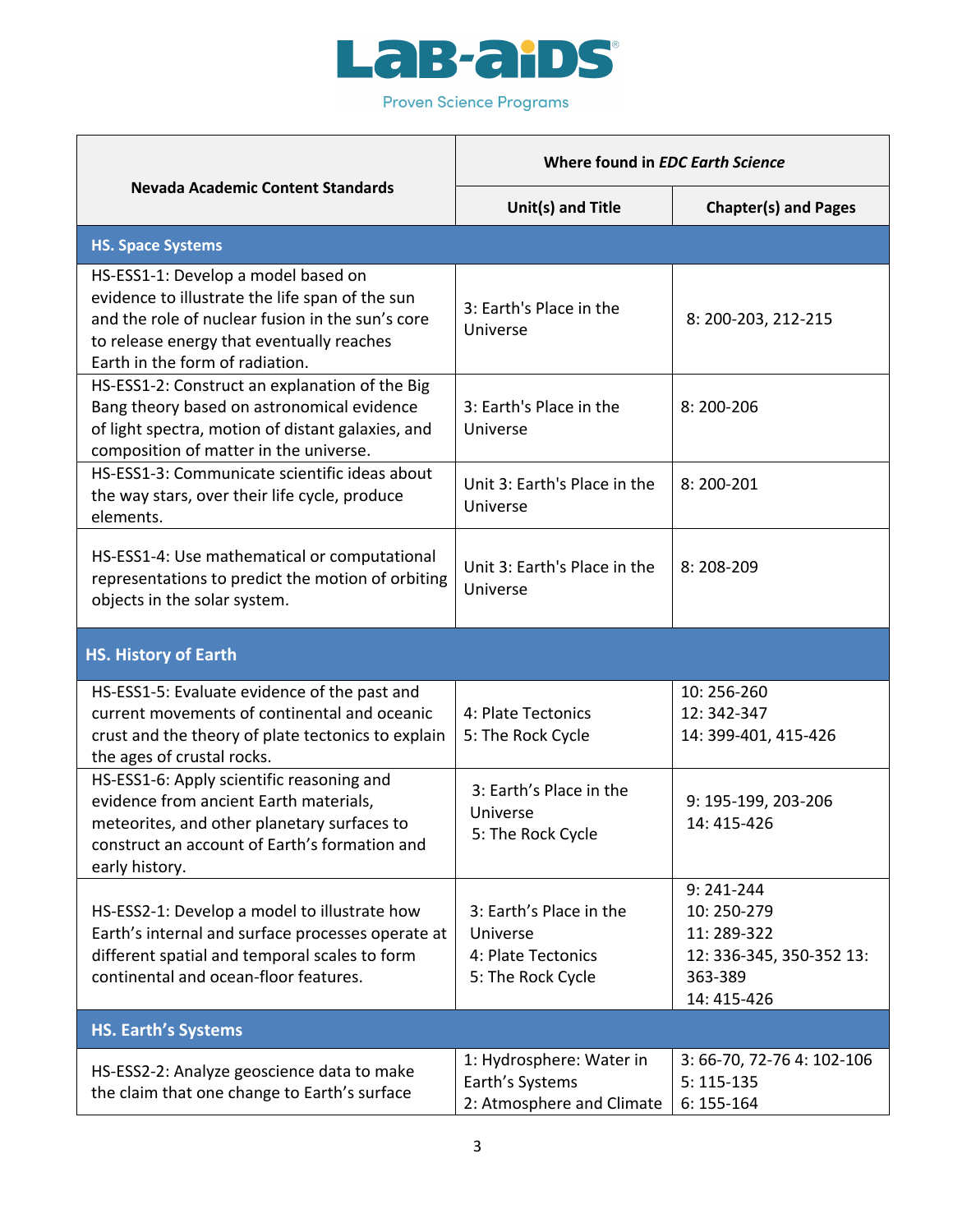

 $\blacksquare$ 

 $\top$ 

 $\Gamma$ 

|                                                                                                                                                                                                                                       | Where found in EDC Earth Science                                                                                    |                                                                                                   |
|---------------------------------------------------------------------------------------------------------------------------------------------------------------------------------------------------------------------------------------|---------------------------------------------------------------------------------------------------------------------|---------------------------------------------------------------------------------------------------|
| <b>Nevada Academic Content Standards</b>                                                                                                                                                                                              | <b>Unit(s) and Title</b>                                                                                            | <b>Chapter(s) and Pages</b>                                                                       |
| can create feedbacks that cause changes to<br>other Earth systems.                                                                                                                                                                    |                                                                                                                     |                                                                                                   |
| HS-ESS2-3: Develop a model based on<br>evidence of Earth's interior to describe the<br>cycling of matter by thermal convection.                                                                                                       | 3: Earth's Place in the<br>Universe<br>4: Plate Tectonics                                                           | 9: 241-244 11: 317-319<br>12: 342-352                                                             |
| HS-ESS2-5: Plan and conduct an investigation<br>of the properties of water and its effects on<br>Earth materials and surface processes.                                                                                               | 1: Hydrosphere: Water in<br>Earth's Systems<br>2: Atmosphere and Climate                                            | $2:24-35$<br>$3:58-76$<br>4:99-103<br>5: 116-124, 133-135<br>$6:165-175$                          |
| HS-ESS2-6: Develop a quantitative model to<br>describe the cycling of carbon among the<br>hydrosphere, atmosphere, geosphere, and<br>biosphere.                                                                                       | 2: Atmosphere and Climate                                                                                           | 5: 124-135 6: 160-163                                                                             |
| HS-ESS2-7. Construct an argument based on<br>evidence about the simultaneous coevolution<br>of Earth's systems and life on Earth.                                                                                                     | 1: Hydrosphere: Water in<br>Earth's Systems<br>2: Atmosphere and Climate<br>5: The Rock Cycle<br>6: Earth Resources | $2:36-40$<br>$5:127-135$<br>$6:165-178$<br>13:387-389<br>14: 425-426<br>15:447-453<br>16: 479-485 |
| <b>HS. Weather and Climate</b>                                                                                                                                                                                                        |                                                                                                                     |                                                                                                   |
| HS-ESS2-4: Use a model to describe how<br>variations in the flow of energy into and out of<br>Earth's systems result in changes in climate.                                                                                           | 1: Hydrosphere: Water in<br>Earth's Systems<br>2: Atmosphere and Climate                                            | $3:66-76$<br>4: 94-98<br>$5:115-123$<br>$6:165-178$                                               |
| HS-ESS3-5: Analyze geoscience data and the<br>results from global climate models to make an<br>evidence-based forecast of the current rate of<br>global or regional climate change and<br>associated future impacts to Earth systems. | 2: Atmosphere and Climate                                                                                           | $6:165-178$                                                                                       |
| <b>HS. Human Sustainability</b>                                                                                                                                                                                                       |                                                                                                                     |                                                                                                   |
| HS-ESS3-1: Construct an explanation based on<br>evidence for how the availability of natural<br>resources, occurrence of natural hazards, and                                                                                         | 1: Hydrosphere: Water in<br>Earth's Systems<br>4: Plate Tectonics<br>5: The Rock Cycle                              | 2: 18-20, 38-40<br>10: 250-253, 283-284<br>11: 290-292, 321-322<br>13: 358-361, 387-389           |